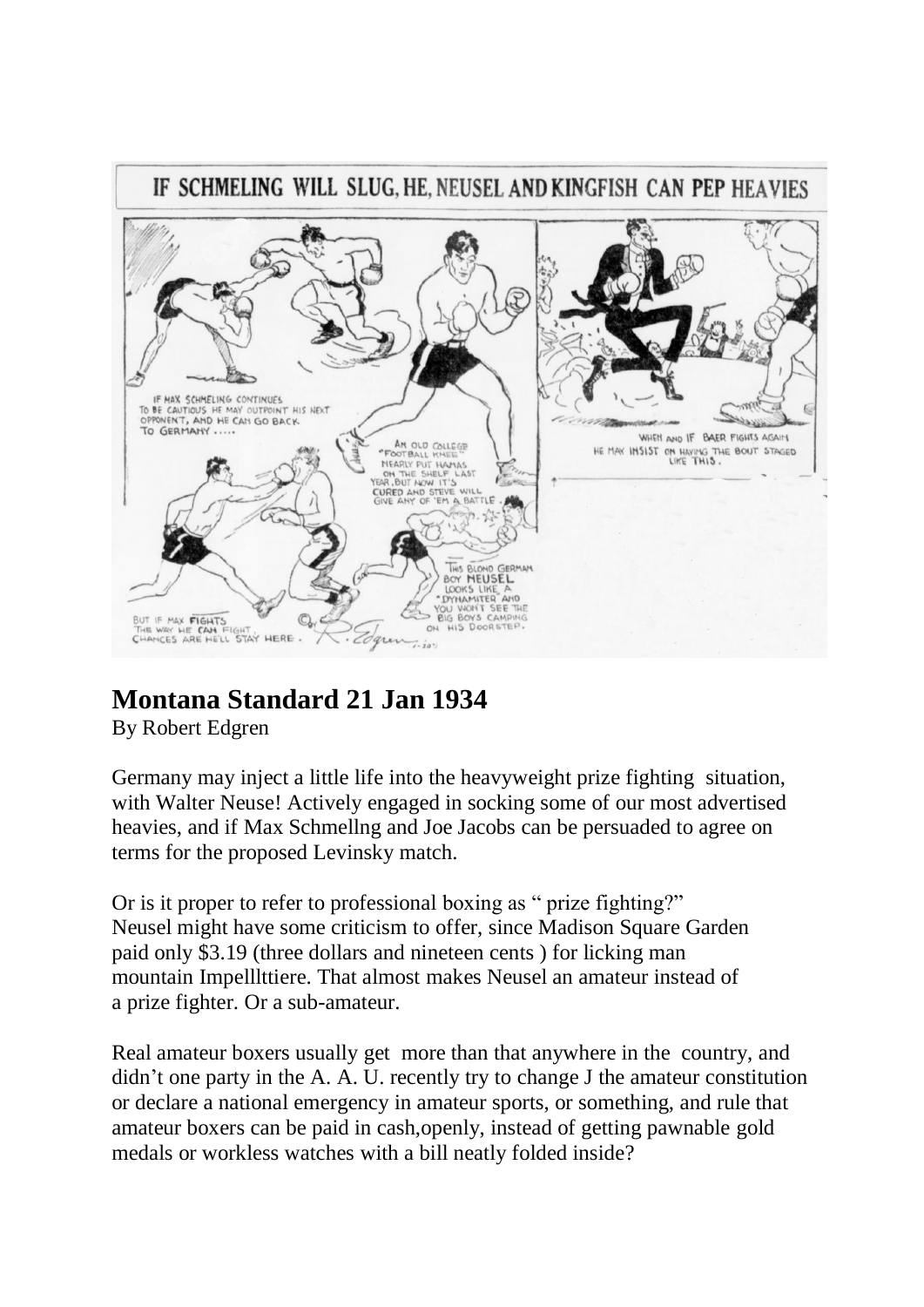However, they can't keep a fellow like Neusel out of the money very long. The 195-pound blond German came here and knocked out Les Kennedy and Stanley Poreda in small club fights. He showed an inclination to mix from the first bell and keep on mixing, somewhat in Dempsey fashion, until something dropped, and that style of fighting has become very fashionable among our heavyweights.

## **A Fighting Record.**

It also developed that Neusel has a record of 23 knockouts in 42 fights, showing that he is a crude sort of person to be accepted in our best prize fighting circles. Its evident he lacks the culture that is so esteemed among prize fighters in these days, and that is so highly exemplified in the person of Tommy Loughran, who hasn' t knocked anybody out in several years, which made him eligible as the ideal opponent for Carnera in the Ambling Alp s next defense of his title.

After looking Neusel over, and inspecting his record, the big boys, whether by underground convention or happy mutual consent, put him on the "unfair" list and wouldn't have any truck with him whatever. This deadlock in the job line was unintentionally broken by Impelllttiere.

Asked if he'd fight Neusel, the Imp tried to sidestep gracefully by replying that he would, for \$5,000. He knew he wasn't worth that to the Garden, but Neusel hooked him by accepting 50 per cent of the gate and agreeing to pay Impelllttiere \$5,000 out of that. It seems there was only \$3.19 left for the German. But he had the satisfaction of giving the big man a licking in nine of the I0 rounds, which is quite a bit more than Tommy Loughran did.

#### **Neusel Real German Threat.**

If Neusel has a sense of humor he'll laugh right in Cam era's face next time they happen to meet. It may be remembered that when Mr. Muldoon was commissioner he established a super-dreadnaught class, and as Impelllttiere was the only qualifier who could match Carnera in beef it was ruled that Carnera must fight him before he'd be allowed

to take on any one else in New York state — and Carnera turned the chance down.

As a fighter, Neusel may make a greater hit than Max Schmellng. Max was very good, but cautious. Cautious fighters never become very popular with the fight fans. They like the Dempsey style of milling and pure science bores them.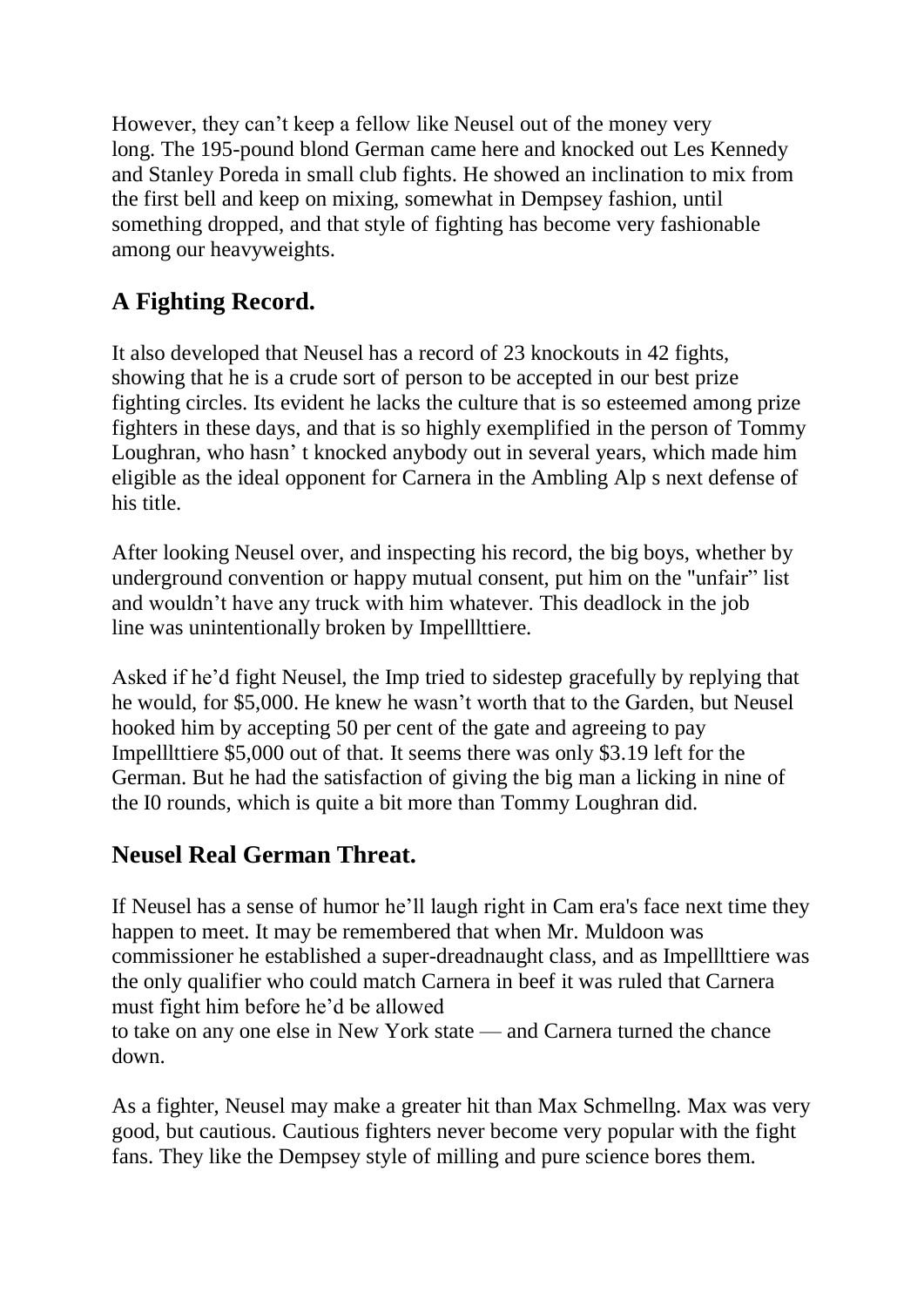### **Kingfish Is No "Fancy Dan".**

Levinsky is a very uncultured fighter and he doesn't dally around sparring for openings. He runs in headlong, knocks blows aside with his chin, and lets go both fists for general results.

When Jack Sharkey took on Levinsky to start his proposed come- back he had nothing but a humorous contempt for the Chicago fighter. Sharkey was a good boxer and he expected to pick the Kingfish to pieces at his leisure. But Levinsky charged in. swinging both hands and paying no attention at all to Sharkey's scientific manoeuvres.

A strong and fast fighter who does this is always annoying to a boxer. Sharkey spent most of the evening on the floor, and the battering he took probably softened him a lot for Tommy Loughran the following week.

Levlnsky has upset the plans of several good heavies. When Jack Dempsey was meeting all comers around the country a couple of years ago, trying to fight himself back into condition, he took Levinsky on for a four-round bout. Jack didn't have old fast legs or his old punch, and the socks the Kingfish landed convinced him that he had no chance to be a champion again.

Going back to promoting, he put Levinsky on with Baer, and although Baer won the decision the Kingfish never stopped trying for 20 rounds. He's better now than he was then. And that makes three pretty interesting heavies, Schmellng. Neusel and Levlnsky. to start putting a little action into the heavyweight class.

#### **Hamas Threatens Again.**

There is a fourth in Steve Hamas Steve may be the one to send Schmellng back to Germany and thus turn out to be best of the lot. The former college football star was going ahead fast about the time he knocked out Tommy Loughran in two rounds two years ago this month. Not long after that fight Steve began to have trouble with an old football knee, and as he was fighting practically on one leg he didn't show up very well. Finally the knee went out of business entirely, and an operation was necessary.

Two parts of a cartilage broken into three pieces had to be removed and it looked as if Steve's fighting days were over. For a long time he couldn't even walk, and he told his manager,Charlie Harvey, that he wouldn't hold Charlie to his contract. Charlie, being a good sport, stayed with Hamas and helped him get through a period of ring idleness.